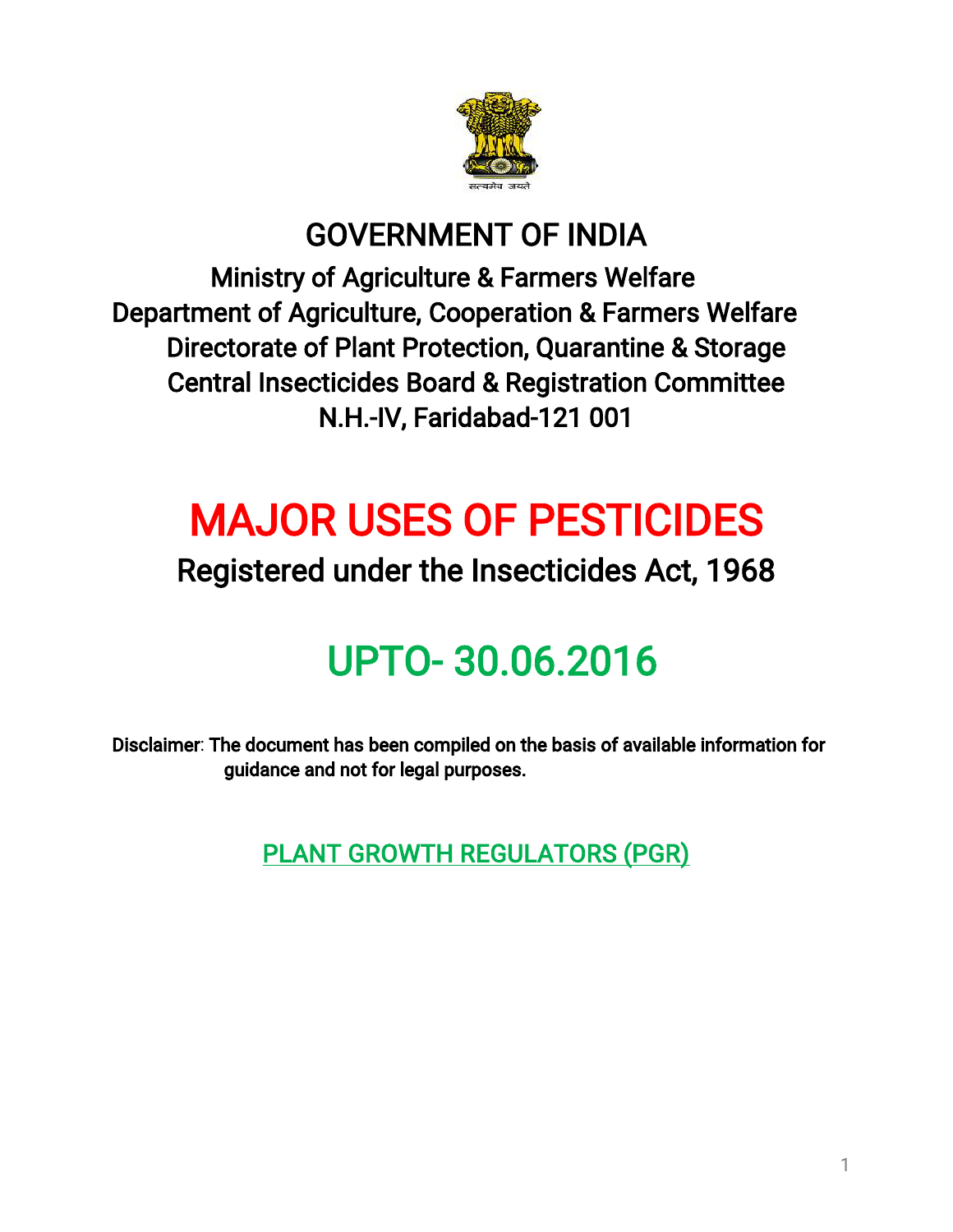#### APPROVED USES OF REGISTERED PGR

### **PLANT GROWTH REGULATORS (PGR)**

| <b>Name of PGR</b><br>& approved<br><b>Crops</b> | Time of application /<br>purpose                                                                                                 | Dosage /ha<br>Formu-<br>a.i.<br>lation<br>(ppm/gm/<br>%)<br>(ml/gm/Ltr<br>/kg/%) |                          | <b>Dilution In</b><br><b>Water</b> (Litres) /<br><b>Preparation of</b><br>solution | <b>Waitin</b><br>g<br>perio<br>d /<br><b>PHI</b><br>betwe<br>en<br>last |
|--------------------------------------------------|----------------------------------------------------------------------------------------------------------------------------------|----------------------------------------------------------------------------------|--------------------------|------------------------------------------------------------------------------------|-------------------------------------------------------------------------|
|                                                  |                                                                                                                                  |                                                                                  |                          |                                                                                    | applic<br>ation<br>&<br>harve<br>st<br>(days)                           |
|                                                  | Alpha Naphthyl Acetic Acid 4.5% SL (Na salt)                                                                                     |                                                                                  |                          |                                                                                    |                                                                         |
| Tomato                                           | At the time of flowering<br>two spray.                                                                                           | 45ppm                                                                            |                          |                                                                                    |                                                                         |
| <b>Chillies</b>                                  | Ist spray during flowering &<br>$2nd$ spray 20 -30 days later.                                                                   | 10ppm                                                                            | $\overline{a}$           | $\overline{\phantom{a}}$                                                           | $\ddot{\phantom{1}}$                                                    |
| Mango                                            | Ist spray when tender fruits<br>one of pea size. 2 <sup>nd</sup> spray<br>when fruits one of marble<br>size(about 2 cm diameter) | 20ppm                                                                            | $\overline{\phantom{a}}$ | $2$ ml in<br>4.5litre.                                                             | $\sim$                                                                  |
|                                                  | To control Mango<br>malformulation-Before<br>fruit bud differentiations<br>approx.3 months before<br>flowering                   | 200ppm                                                                           | $\overline{\phantom{a}}$ | 20 ml in 4.5<br>ltrs.                                                              | $\blacksquare$                                                          |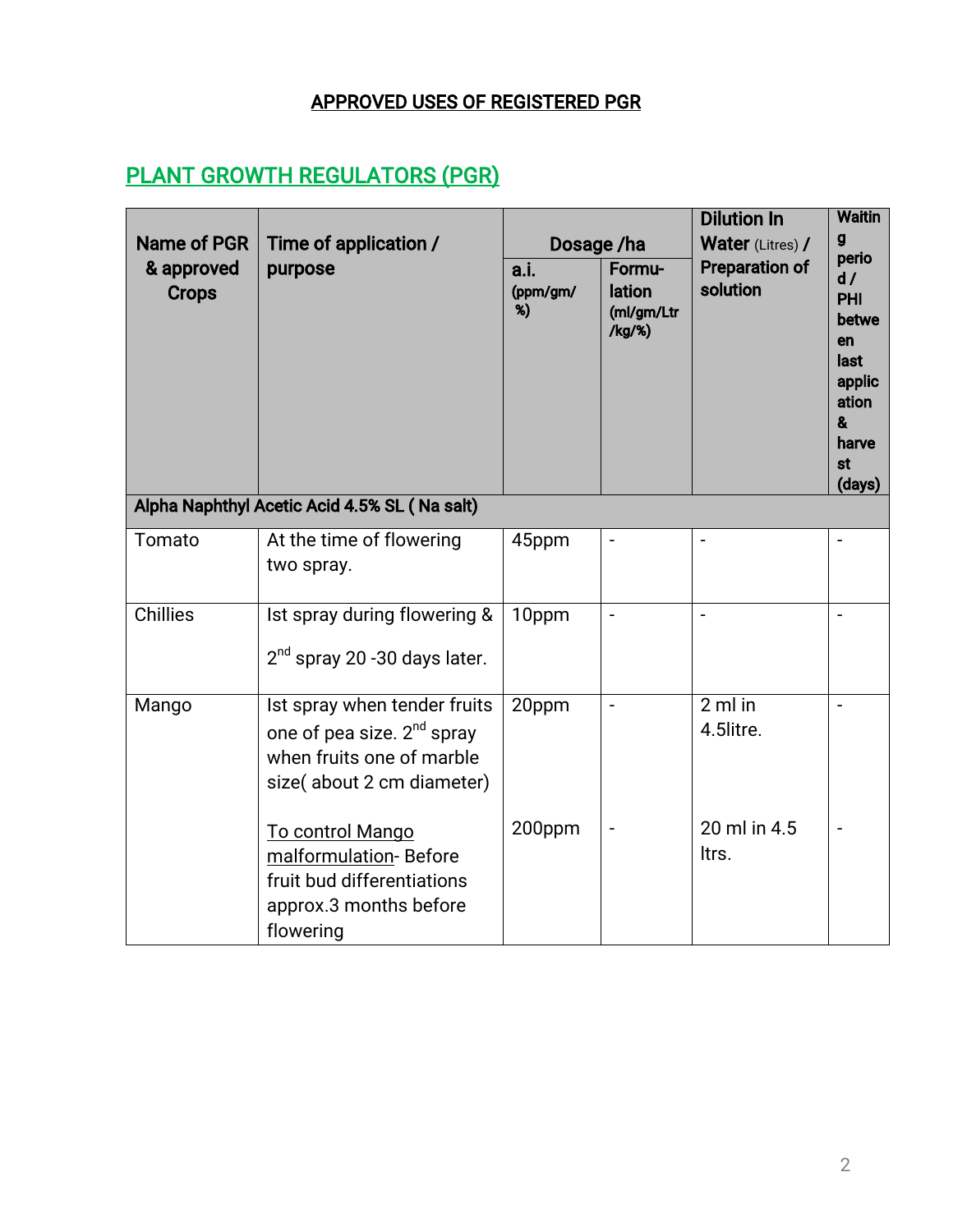|                | $\overline{(a)}$ To increase size & | 10ppm          |         | 2 ml in 49 ltrs. |                |
|----------------|-------------------------------------|----------------|---------|------------------|----------------|
| Grapes         | weight of arriers. $-$ lst          |                |         |                  |                |
|                | sprays at pruning time. -           |                |         |                  |                |
|                | $2nd$ spray when flowering          |                |         |                  |                |
|                | shoot appear                        |                |         | 20 ml. in 49     |                |
|                |                                     | 100ppm         |         | ltrs.            |                |
|                | (b) To control berry drop           |                |         |                  |                |
|                | (spray on matured grape             |                |         |                  |                |
|                | bunches 10-15 days before           |                |         |                  |                |
|                | harvesting.                         |                |         |                  |                |
| Pineapple      | (a) To induce flowering and         | $10$ ppm $(1)$ |         | 1 ml in 4.5 ltrs | $\blacksquare$ |
|                | uniform growth                      | n dry          |         | (pour 30-50)     |                |
|                |                                     | eather         |         | ml of solution   |                |
|                |                                     | half           |         | in to the head   |                |
|                |                                     | strength       |         | of each plant)   |                |
|                |                                     | solution       |         |                  |                |
|                |                                     | i.e. 5         |         | 10 ml in 4.5     |                |
|                |                                     | ppm may        |         | ltrs.(spray to   |                |
|                |                                     | be used)       |         | wet the whole    |                |
|                |                                     |                |         | plant)           |                |
|                | (b) To increase fruit size.         |                |         | 10 ml in 4.5     |                |
|                |                                     | 199ppm         |         | Itrs.(Wet the    |                |
|                |                                     |                |         | whole fruit 2    |                |
|                |                                     |                |         | weeks before     |                |
|                |                                     |                |         | harvest.)        |                |
|                |                                     |                |         |                  |                |
|                | I To delay maturity                 |                |         |                  |                |
|                | - Two weeks before                  |                |         |                  |                |
|                | harvest.                            | 100ppm         |         |                  |                |
| Cotton         | To prevent shedding of              | $10 - 20$      | 222-444 | 1000 ltr.        |                |
|                | flower squares & bolls              | ppm.           | ml      |                  |                |
|                | (3 sprays at 15 days                |                |         |                  |                |
|                | interval from square                |                |         |                  |                |
|                | formation stage                     |                |         |                  |                |
|                |                                     |                |         |                  |                |
|                | <b>Chlormequat Chloride 50% SL</b>  |                |         |                  |                |
| <b>Brinjal</b> | Before sowing, seed                 | 50ppm          |         |                  |                |
|                | soaking for 24 hours.               |                |         |                  |                |
|                |                                     |                |         |                  |                |
|                | Square formation to early           |                |         |                  |                |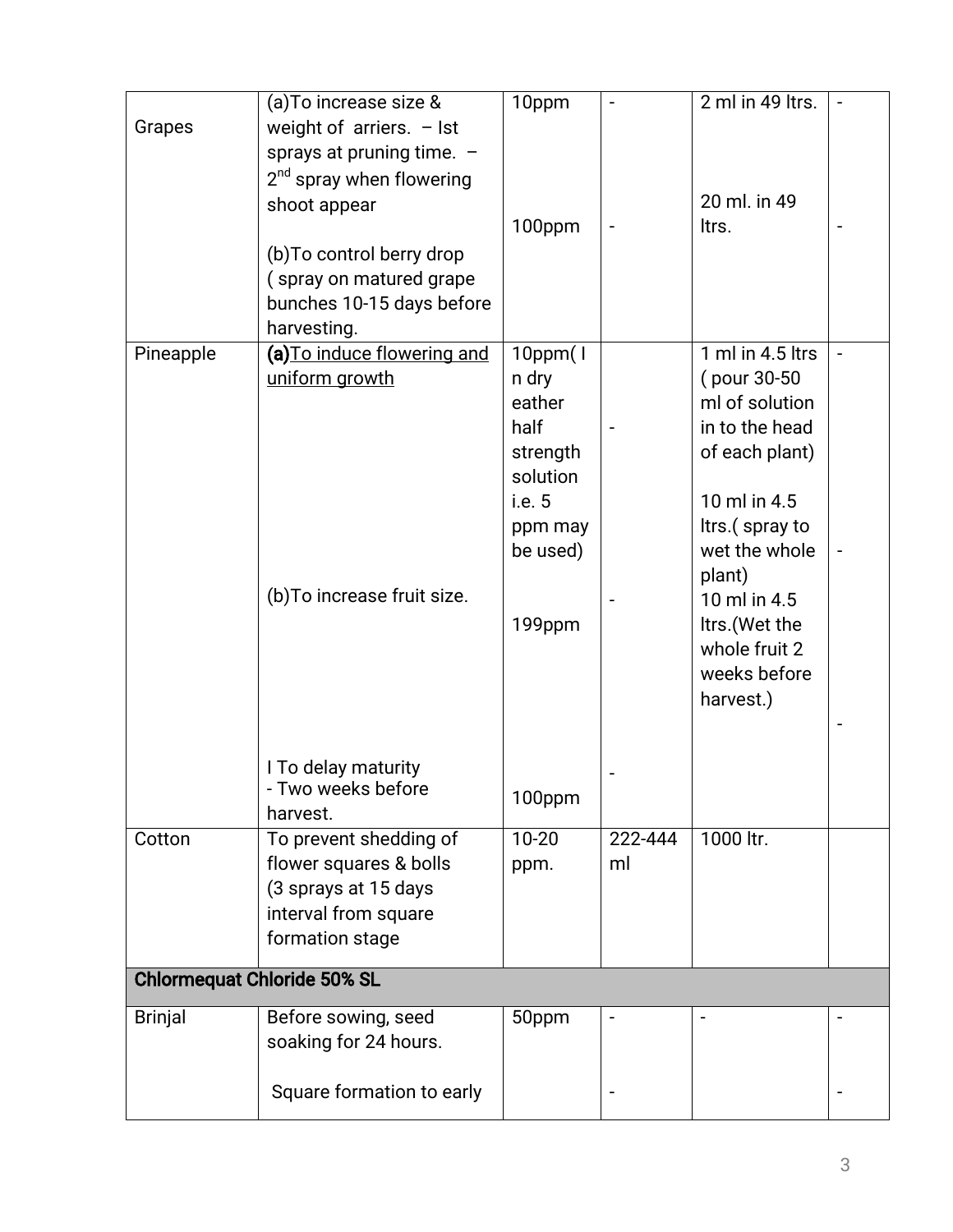| flowering $-$ single spray                                                                                                                                                          | 20-40 gm              |                    | $375 -$<br>600(high<br>volume) 125-<br>187 (low<br>volume)                             |    |  |  |  |  |
|-------------------------------------------------------------------------------------------------------------------------------------------------------------------------------------|-----------------------|--------------------|----------------------------------------------------------------------------------------|----|--|--|--|--|
| Square formation to early<br>flowering $-$ single spray                                                                                                                             | 75gm                  | $\blacksquare$     | 375-600 ltrs.                                                                          |    |  |  |  |  |
| pre-bloom stage                                                                                                                                                                     | 600-<br>1000ppm       | $\blacksquare$     | 600-1000 ltrs.                                                                         |    |  |  |  |  |
| Dipping of cut pieces for<br>10 minutes                                                                                                                                             | 100 ppm.              |                    |                                                                                        |    |  |  |  |  |
| <b>Chlorpropham 50% HN</b>                                                                                                                                                          |                       |                    |                                                                                        |    |  |  |  |  |
| Antisprouting agent for<br>stocked potatoes under<br>cold storage condition<br>Temp= $10+2$ <sup>o</sup> C<br>$R.H. = 90 \pm 5\%$                                                   | 18-20<br>gm/MT        | $36 - 40$<br>ml/MT | Formula<br>tion is to<br>be<br>applied<br>as such<br>with<br>fogging<br>applicat<br>or | 20 |  |  |  |  |
| Ethephon 39% SL                                                                                                                                                                     |                       |                    |                                                                                        |    |  |  |  |  |
| a) for breaking alternate<br>bearing and to increase<br>yiled<br>Total 5 sprays, lst spray in<br>mid October or early<br>November & Subsequent<br>sprays at fortnightly<br>interval | 200ppm<br>1000<br>ppm |                    |                                                                                        |    |  |  |  |  |
|                                                                                                                                                                                     |                       |                    |                                                                                        |    |  |  |  |  |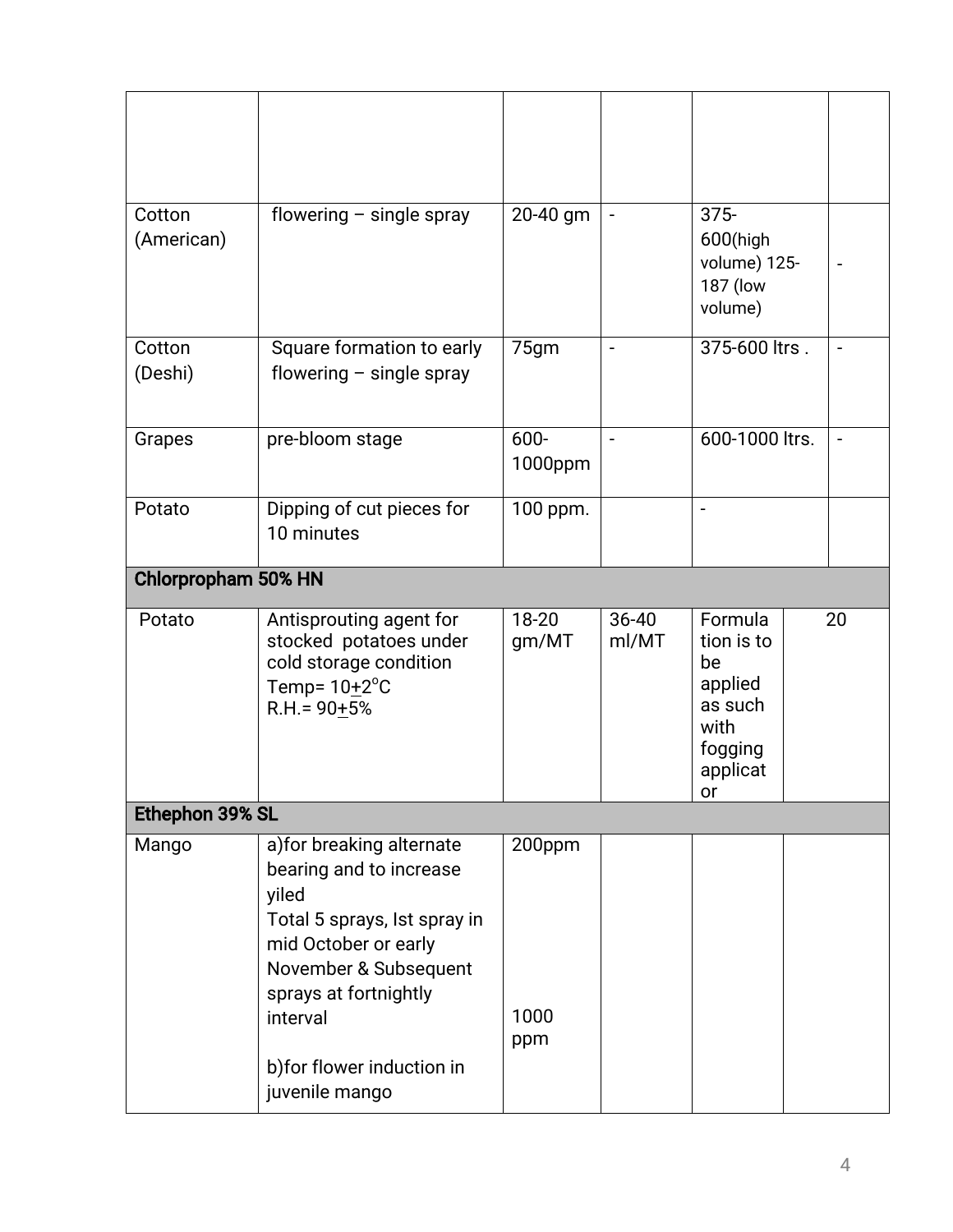|                     | Total 5 sprays at weekly<br>interval commencing from<br>early November.<br>(c) Post harvest treatment<br>for uniform ripening<br>Single dip treatment or<br>spraying on physiologically<br>matured fruits. | 500ppm           |                  |                          |                                                                                     |
|---------------------|------------------------------------------------------------------------------------------------------------------------------------------------------------------------------------------------------------|------------------|------------------|--------------------------|-------------------------------------------------------------------------------------|
| Pineapple           | For flower induction<br>One spray when there 30-<br>37<br>leaves on the plant 10-12<br>months (approx.)                                                                                                    | 100ppm           |                  |                          |                                                                                     |
| Coffee<br>(Arabica) | For uniform ripening of<br>berries, One spray at fly<br>pricking stage, when 10-<br>15% berries are ripened.                                                                                               | 192ppm           |                  |                          |                                                                                     |
| Coffee<br>(Robusta) | For uniform ripening of<br>berries, One spray at fly<br>pricking stage, when 10-<br>15% berries are ripened.                                                                                               | 96ppm            |                  |                          |                                                                                     |
| Rubber              | For boosting latex yield<br>Four times application by<br>to the<br>brushing<br>tip<br>оf<br>scrapped bark below the<br>tapping cut during March,<br>August<br>, September<br>&<br>November.                | 1000ppm          |                  |                          |                                                                                     |
| Tomato              | For uniform ripening post<br>harvest dip treatment on<br>fruits                                                                                                                                            | 2500ppm          | $\blacksquare$   | $\overline{\phantom{a}}$ |                                                                                     |
| Pomegranate         | Defoliation for better<br>flowering and fruit yield<br>(One spray around 1 month<br>before Mrig bahar (Jun-July)/<br>Hast bahar (Oct.-Nov) / Ambe<br>bahar (Dec-Jan)                                       | 390-<br>487.5 gm | 1000-<br>1250 ml | 500 ltr                  | 135 days<br>(Waiting<br>period) / 2<br>$-2.5$ ml in<br>1 Itr water<br>(Method<br>of |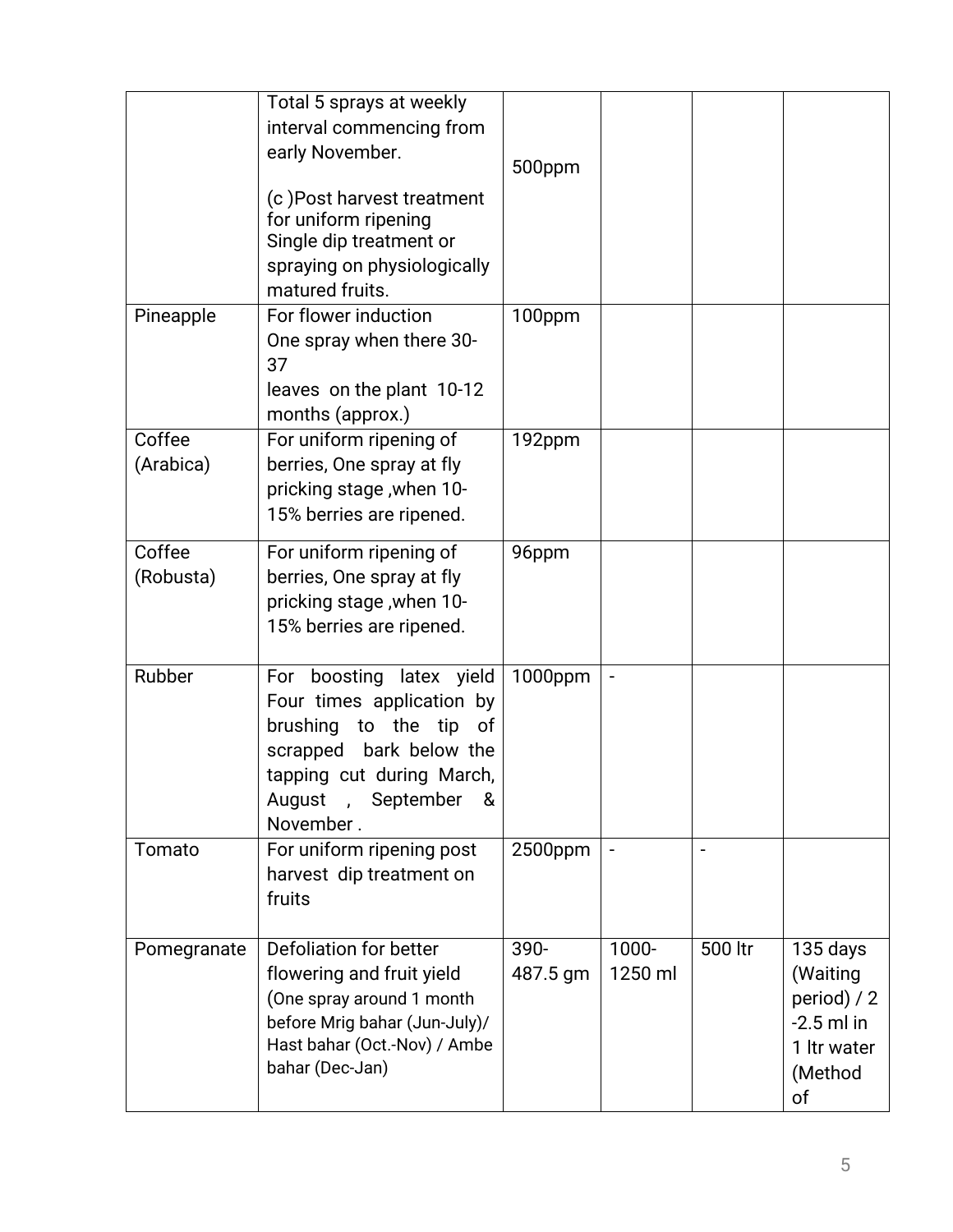|  | preparatio<br>n of<br>Solution<br>of<br>required<br>concentra<br>tions) |
|--|-------------------------------------------------------------------------|
|--|-------------------------------------------------------------------------|

| <b>Ethephon 10% Paste</b>    |                                                                                                                                                                                                                                     |       |                                                                                   |                  |         |  |
|------------------------------|-------------------------------------------------------------------------------------------------------------------------------------------------------------------------------------------------------------------------------------|-------|-----------------------------------------------------------------------------------|------------------|---------|--|
| Rubber                       | For renewed bark<br>4 times bark swabbing.<br>During March, August,<br>September & November<br>below the tapping panel<br>after 4cm scrap of the bark<br>/above the tapping<br>panel/on the tapping cut<br>after removing the lace. | 10%   | 50 ml.<br>formulati<br>on per<br>tree<br>directly<br>used<br>without<br>dilution. |                  |         |  |
| Forchlorfenuron 0.1% L (w/v) |                                                                                                                                                                                                                                     |       |                                                                                   |                  |         |  |
| Grapes                       | Two dipping applications.<br>1 <sup>st</sup> When size of berry is 3-<br>4 mm diameter and<br>$2^{nd}$ When size of berry is 6-<br>7 mm diameter,                                                                                   | 2ppm. | 1 ltrs.                                                                           | 500              | 60 days |  |
|                              | Forchlorfenuron 012% EC w/w                                                                                                                                                                                                         |       |                                                                                   |                  |         |  |
| Grapes                       | To enhance the fruit size in<br>seedless<br>grapes<br>single<br>directed spray on berries at<br>4-6 mm berry size                                                                                                                   | 3 ppm | 1.5 liter                                                                         | 500<br>liter/ha. | 20      |  |

## Gibberellic Acid Technical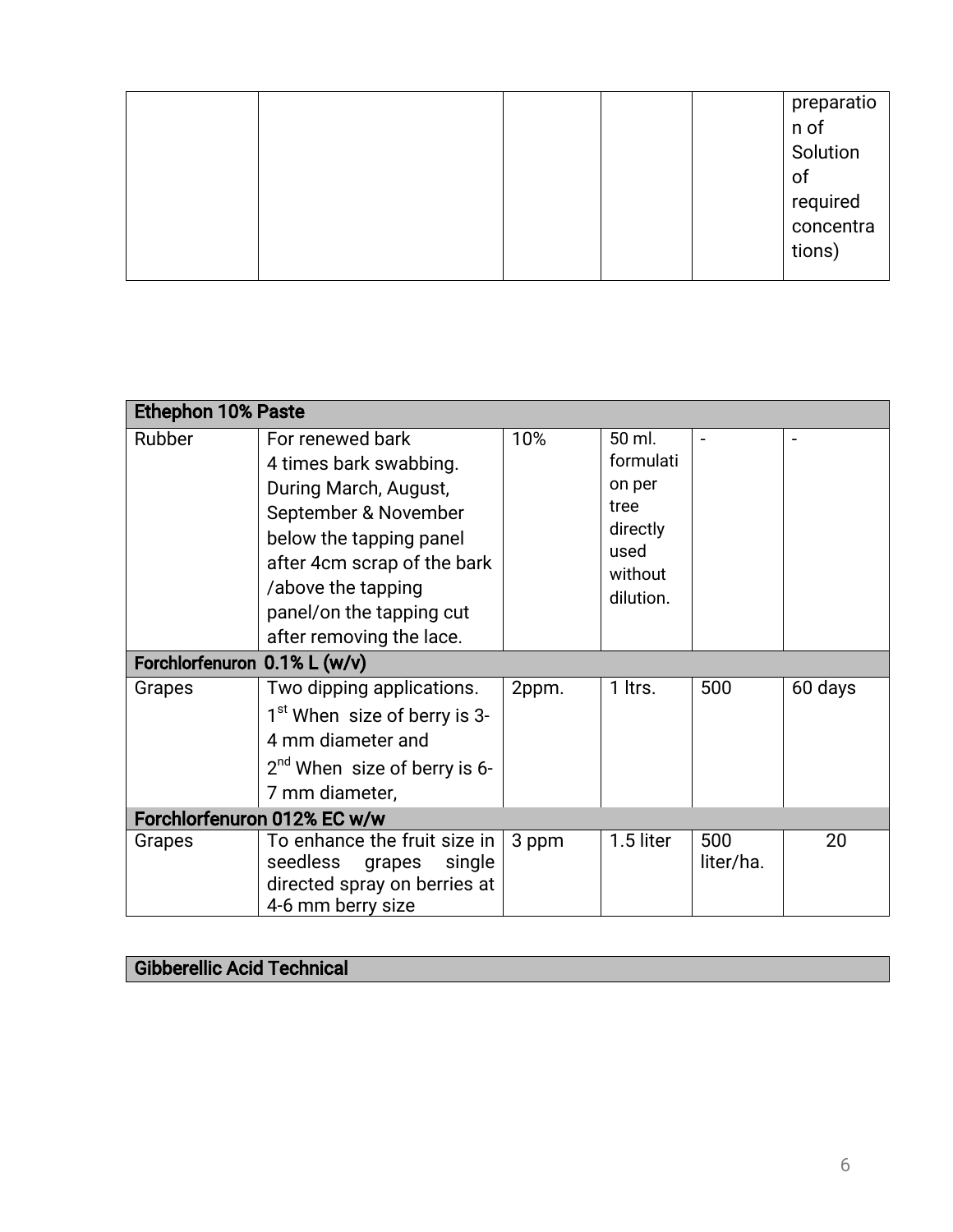| Grape fruit                     | a) At full bloom (for fruit                              | 500-1000  |                |     |  |
|---------------------------------|----------------------------------------------------------|-----------|----------------|-----|--|
|                                 | set)-single spray                                        | ppm       |                |     |  |
|                                 | b) Ist week of May(For                                   |           |                |     |  |
|                                 | June fruit drop) - single                                |           |                |     |  |
|                                 | spray                                                    |           |                |     |  |
|                                 | c) Ist week of October (For                              |           |                |     |  |
|                                 | pre-harvest drop)-single                                 |           |                |     |  |
|                                 | spray                                                    |           |                |     |  |
| Sweet cherry                    | When more than 60% buds                                  | $40-$     |                |     |  |
|                                 | opened fully.                                            | 80ppm     |                |     |  |
|                                 |                                                          |           |                |     |  |
|                                 |                                                          |           |                |     |  |
| Grapes                          | Two directed spray Ist at                                | 100ppm.   |                |     |  |
|                                 | full bloom & 2 <sup>nd</sup> at fruit set                |           |                |     |  |
|                                 | stages.                                                  |           |                |     |  |
|                                 |                                                          |           |                |     |  |
| Grape                           | Two blanket spray at Ist                                 | $15 -$    |                |     |  |
| (Seedless)                      | full bloom $\& 2nd$ at post                              | 60ppm     |                |     |  |
|                                 | bloom stage.                                             |           |                |     |  |
|                                 |                                                          |           |                |     |  |
|                                 |                                                          |           |                |     |  |
| <b>Brinjal</b>                  | a) seed treatment                                        | 10ppm     |                |     |  |
|                                 | (dipping)                                                |           |                |     |  |
|                                 |                                                          | 50ppm     | $\overline{a}$ |     |  |
|                                 | b) When 4 weeks old -                                    |           |                |     |  |
|                                 | weekly spray                                             |           |                |     |  |
| <b>Gibberellic Acid 40% WSG</b> |                                                          |           |                |     |  |
| Grape                           | Pre Bloom - elongation -                                 | 40        | 50             | 500 |  |
|                                 | Fruit setting - Thinning                                 |           |                |     |  |
|                                 | 6-7 mm berry size -                                      |           |                |     |  |
|                                 | Enlargement                                              |           |                |     |  |
| <b>Rice</b>                     | 20-25 days after                                         | $20 - 25$ | 50-62.5        | 500 |  |
|                                 | transplanting                                            |           |                |     |  |
|                                 | <b>Panicle Emergence</b>                                 |           |                |     |  |
| Gibberellic Acid 0.001%L        |                                                          |           |                |     |  |
|                                 |                                                          |           |                |     |  |
|                                 |                                                          |           |                |     |  |
|                                 |                                                          |           |                |     |  |
|                                 | To increase the yield and<br>quality of the crop produce |           |                |     |  |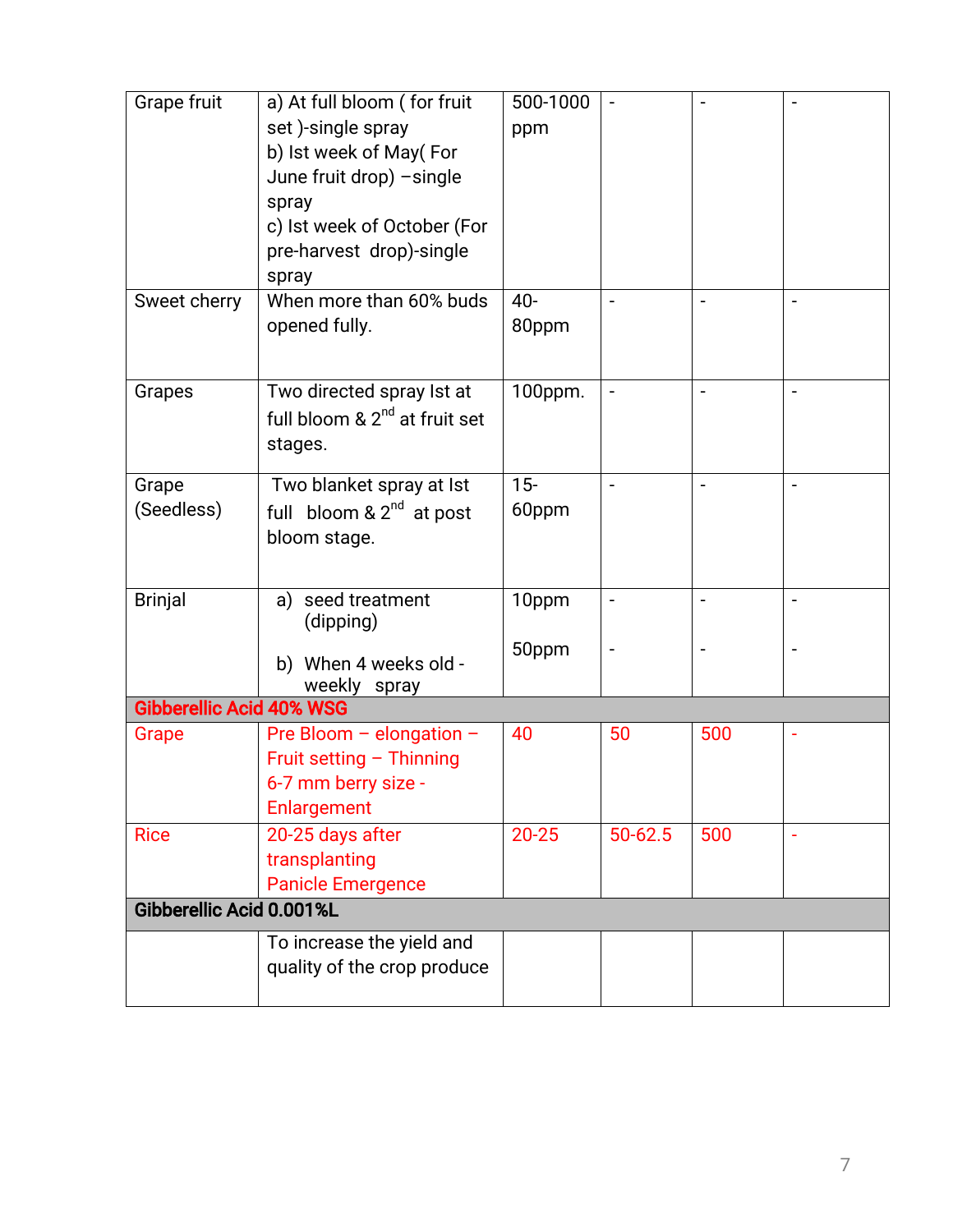| Paddy                                            | Short duration varieties 20-<br>25DAT<br><b>Medium duration varieties</b><br>30-35 DAT<br>Long duration varieties 40-<br>45 DAT | $0.018$ gm | 180 ml  | 450-500 |                              |
|--------------------------------------------------|---------------------------------------------------------------------------------------------------------------------------------|------------|---------|---------|------------------------------|
| Sugarcane<br>(Planted<br>crops)                  | a)First spray 40-45 DAP<br>b)Second spray 70-80 DAS                                                                             | $0.018$ gm | 180 ml  | 450-500 | $\blacksquare$               |
| Cotton                                           | a) First spray 40-45 DAP<br>b) Second spray: At the<br>time<br>of ball formation                                                | 0.018gm    | 180 ml  | 450-500 | $\qquad \qquad \blacksquare$ |
| Groundnut                                        | a) First spray at flowering<br>$(30-35AS)$<br>b) Second spray at the<br>time of flowering                                       | 0.018gm    | 180 ml  | 450-500 | $\blacksquare$               |
| <b>Banana</b>                                    | a) First spray 3 <sup>rd</sup> month<br>b) Second spray 5 <sup>th</sup> month<br>Third spray at the time of<br>fruit formation  | $0.027$ gm | 270 ml. | 450-500 | $\overline{\phantom{0}}$     |
| Tomato /<br>Potato /<br>Cabbage /<br>Cauliflower | a) First spray 45 DAS<br>b) Second spray 65 DAS                                                                                 | 0.018gm    | 180 ml. | 450-500 | $\blacksquare$               |
| Grapes                                           | First spray 30-35 days<br>a)<br>after pruning<br>b) Second during the<br>match head stage                                       | 0.018gm    | 180 ml. | 450-500 | $\overline{a}$               |
| Brinjal, Bhindi                                  | a)First spray 34 DAP<br>b)Second spray 70 DAP<br>c)Third spary 105 DAP                                                          | $0.045$ gm | 450 ml. | 450-500 |                              |
| Tea                                              | Five spray at monthly<br>interval.                                                                                              | -          | 270ml   | 450-500 |                              |
| Muberry                                          | First spray: 15-20 days<br>after harvest                                                                                        | 0.045      | 450     | 450-500 |                              |
| Gibberellic Acid 0.186% SP                       |                                                                                                                                 |            |         |         |                              |
| Cotton                                           | to improve fibre quality                                                                                                        | 142ppm.    | 71 gm   | 450-500 | $\qquad \qquad \blacksquare$ |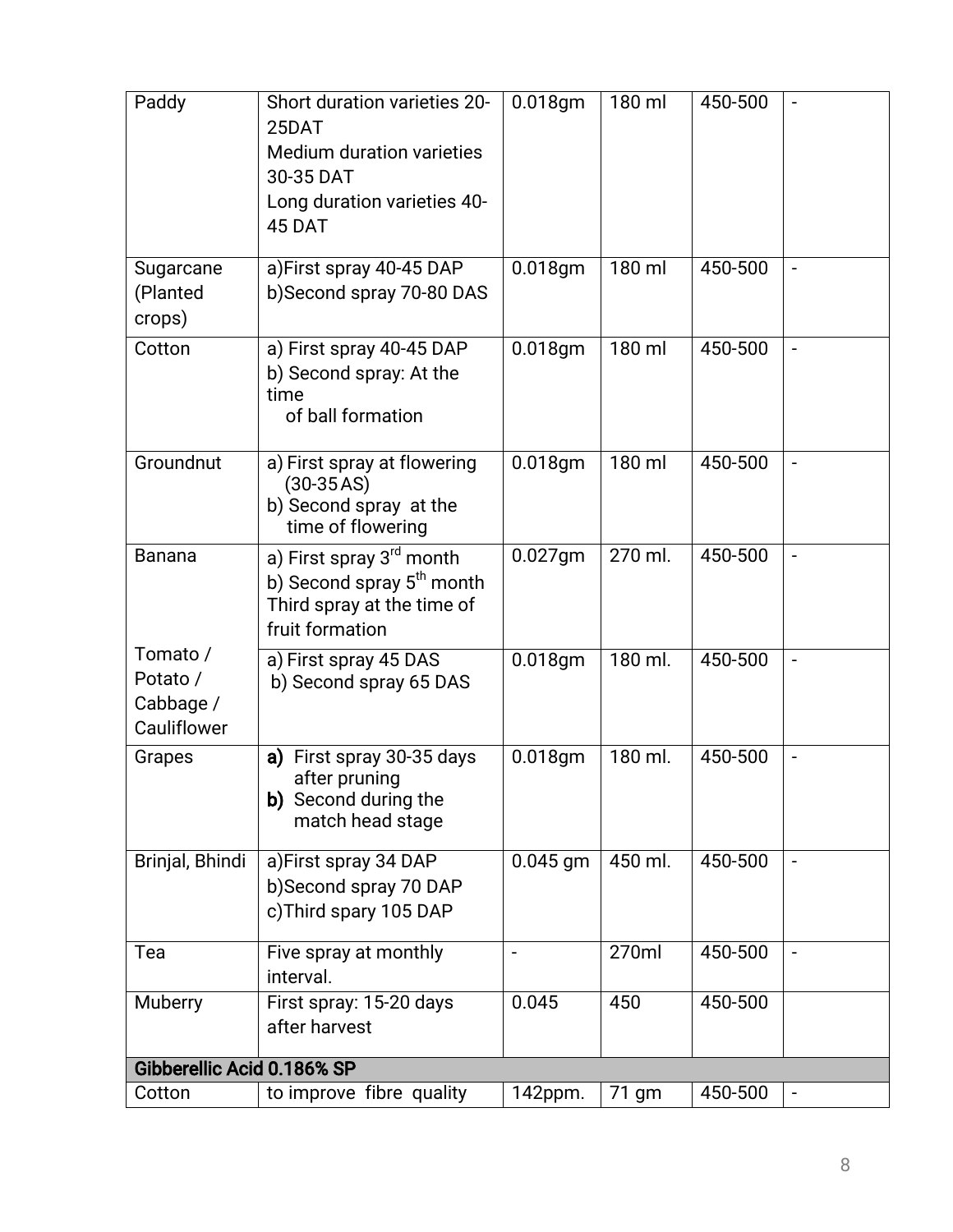|        | one spray at square<br>formation or early<br>flowering stage<br>Hydrogen Cynamide 50% SL (Import) |            |          |         |        |
|--------|---------------------------------------------------------------------------------------------------|------------|----------|---------|--------|
|        |                                                                                                   |            |          |         |        |
| Grapes | For breaking bud dormancy                                                                         | $1 - 1.5%$ | $2 - 3%$ | 375-500 | 90-120 |
|        | application<br>Single                                                                             |            |          |         | days   |
|        | as spray Just after pruning                                                                       |            |          |         |        |
|        |                                                                                                   |            |          |         |        |
|        |                                                                                                   |            |          |         |        |
|        |                                                                                                   |            |          |         |        |
|        |                                                                                                   |            |          |         |        |

|                                    | Hydrogen Cynamide 50% SL (Indigenous manufacture)                                                   |          |             |                                                                             |          |  |
|------------------------------------|-----------------------------------------------------------------------------------------------------|----------|-------------|-----------------------------------------------------------------------------|----------|--|
| Grapes                             | For breaking dormancy of<br>fruiting buds<br>Just after pruning, single<br>application by swabbing. | 1.5%     | $1.5$ ltrs. | Mix with<br>200-300<br>ml. of<br>product<br>in 10<br>litres of<br>water.    | 120 days |  |
| Hydrogen Cyanamide 49% AS (Import) |                                                                                                     |          |             |                                                                             |          |  |
| Grapes                             | For breaking bud dormancy<br>One directed spray, just<br>after pruning.                             | 1.0-1.5% | $2 - 3%$    | 50 ltrs.                                                                    | 110 days |  |
| <b>Sugarcane</b>                   | Dipping of setts                                                                                    | 0.50     | 1.00%       | <b>Mix</b><br>1000 ml<br>of the<br>product<br>per 100<br>litres of<br>water | 319 days |  |
| <b>Mepiquat chloride 5% AS</b>     |                                                                                                     |          |             |                                                                             |          |  |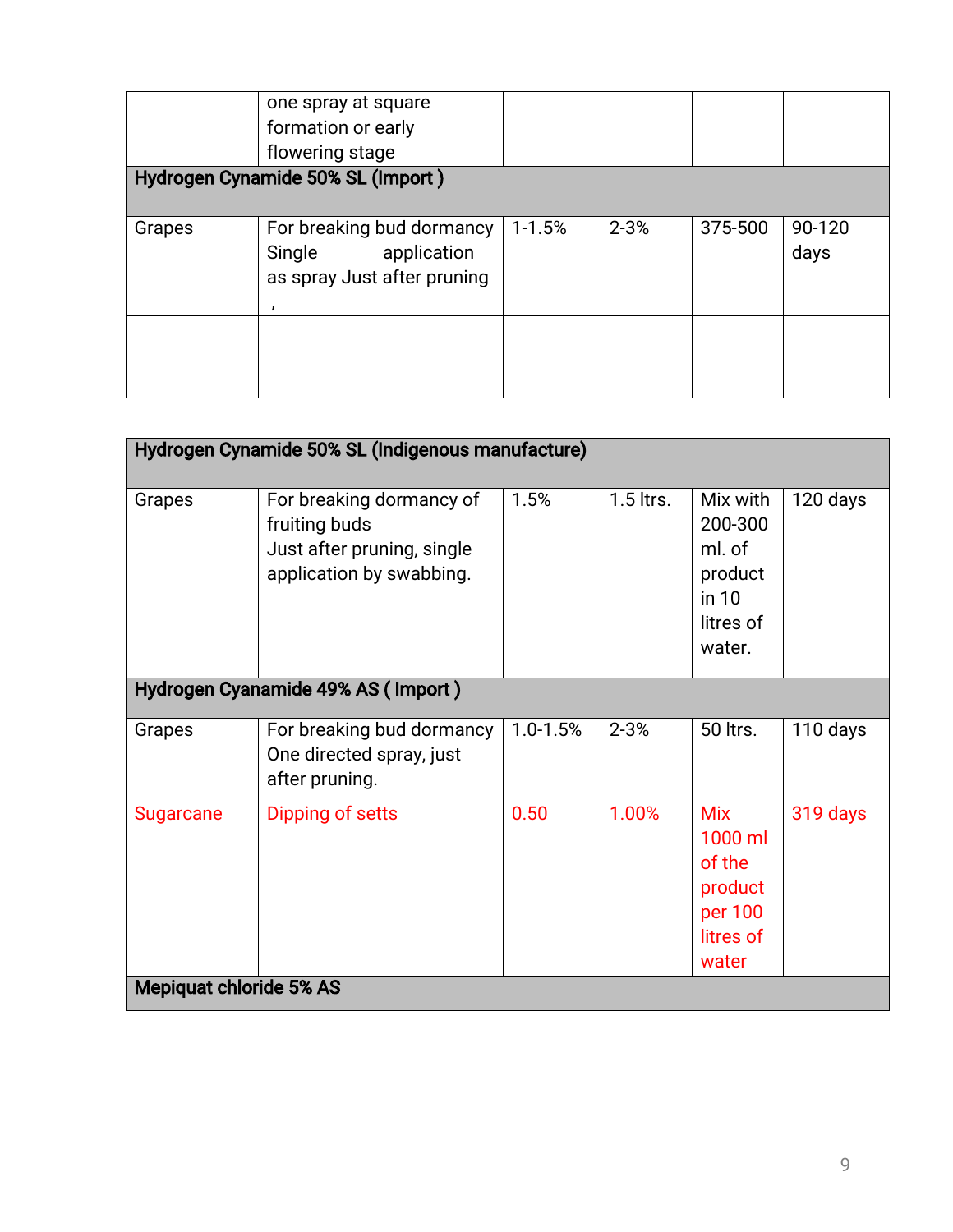| Potato | One spray 45 DAP                                                                                                           | $62.5 -$          | $1.25 -$            | <b>Mix 200</b>                                         | 60-90 |
|--------|----------------------------------------------------------------------------------------------------------------------------|-------------------|---------------------|--------------------------------------------------------|-------|
|        | To restrict the excessive<br>vegetative growth of<br>potato and increasing its<br>yield                                    | 75 <sub>gm</sub>  | 1.5 <sub>ctr</sub>  | $-300$ ml<br>οf<br>products<br>in 10 ltrs<br>of water. | days  |
| Cotton | single spray at flowering<br>stage to Control of<br>excessive vegetative<br>growth and to increase<br>crop yield in cotton | $50 - 62.5$<br>gm | $1.0 - 1.25$<br>ltr | 500-600                                                | 57    |

| Paclobutrazol 23% SC (W/W) / (25% W/V)<br>(Import Source:- ZENECA Agrochemicals, Fernhurst, Haslemere, Surrey, UK) |                              |  |               |           |                |  |
|--------------------------------------------------------------------------------------------------------------------|------------------------------|--|---------------|-----------|----------------|--|
| Mango                                                                                                              | To reduce the inter node     |  |               | Recom     |                |  |
|                                                                                                                    | length of new shoots and     |  |               | mended    |                |  |
|                                                                                                                    | earliar formation of         |  |               | quantity  |                |  |
|                                                                                                                    | terminal bud. Favourably,    |  |               | diluted   |                |  |
|                                                                                                                    | influence the fruit bud      |  |               | in clean  |                |  |
|                                                                                                                    | production, fruit colour and |  |               | water of  |                |  |
|                                                                                                                    | harvest yield                |  |               | 5-10 lit. |                |  |
|                                                                                                                    |                              |  | $15$ ml.      | and       | $\overline{a}$ |  |
|                                                                                                                    | 7-15yrs old                  |  | Per tree      | applied   |                |  |
|                                                                                                                    |                              |  |               | in        |                |  |
|                                                                                                                    |                              |  | 20 ml.        | furrow 5  |                |  |
|                                                                                                                    | 16-25 yrs.old                |  | Per tree.     | to 10 cm  |                |  |
|                                                                                                                    |                              |  |               | deep      |                |  |
|                                                                                                                    |                              |  | 25-40         | about 30  |                |  |
|                                                                                                                    | >25 yrs old                  |  | ml. Per       | cm away   |                |  |
|                                                                                                                    |                              |  | tree          | from the  |                |  |
|                                                                                                                    | Application after the        |  |               | trunk.    |                |  |
|                                                                                                                    | harvest of fruits (Any time  |  | (Note: If $ $ | Fill up   |                |  |
|                                                                                                                    | from July to Oct)            |  | the<br>soil   | with soil |                |  |
|                                                                                                                    |                              |  | is sandy      | after     |                |  |
|                                                                                                                    |                              |  | the rate      | applicati |                |  |
|                                                                                                                    |                              |  | of            | on or     |                |  |
|                                                                                                                    |                              |  | applicati     | apply as  |                |  |
|                                                                                                                    |                              |  | on<br>may     | soil      |                |  |
|                                                                                                                    |                              |  | be            | $-collar$ |                |  |
|                                                                                                                    |                              |  | reduced       | drench.   |                |  |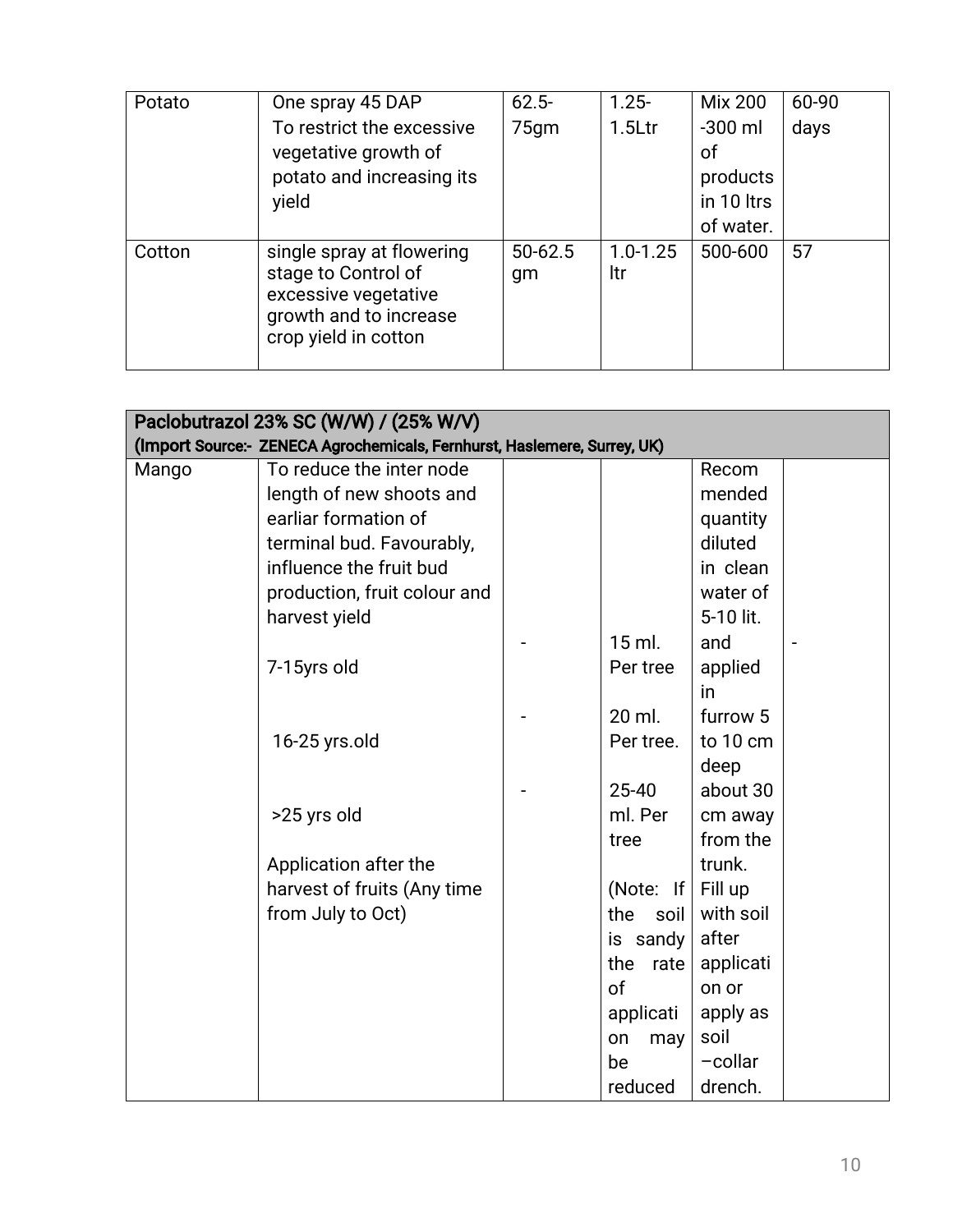| to 75 %                |
|------------------------|
| of the                 |
| recomm                 |
| ended.                 |
| For                    |
| repeat                 |
| use the                |
| rate of                |
| applicati              |
| on can                 |
| be 50 to               |
| 75 % of                |
| the rate               |
| used<br>in             |
| 1 <sup>st</sup><br>the |
| year)                  |

|       | Paclobutrazol 23% SC (W/W) / (25% W/V)<br>(Import Source:- PGR International Pty. Ltd., 4 Dairy road, Werribee Vic. 3030 Australia) |          |               |                        |            |
|-------|-------------------------------------------------------------------------------------------------------------------------------------|----------|---------------|------------------------|------------|
| Mango | To reduce the inter node                                                                                                            |          |               |                        |            |
|       | length of new shoots and                                                                                                            |          |               |                        |            |
|       | earlier formation of                                                                                                                |          |               | Make<br>a              |            |
|       | terminal bud. increase fruit                                                                                                        | $4.0$ gm | 16<br>ml.     | round                  |            |
|       | bud production, and                                                                                                                 | per tree | Per tree      | furrow                 |            |
|       | improve fruit yield texture                                                                                                         |          |               | about 5 to             | Waiting    |
|       |                                                                                                                                     |          | (Note: If     | 10 <sup>°</sup><br>cms | Period-    |
|       | $16-25$ yrs old                                                                                                                     |          | the soil      | deep<br>at             | NIL as     |
|       |                                                                                                                                     |          | is sandy $ $  | least                  | the        |
|       |                                                                                                                                     |          | the rate      | 30cm                   | chemical   |
|       | Application after the                                                                                                               |          | <sub>of</sub> | away from              | is applied |
|       | harvest of fruits (Any time                                                                                                         |          | applicati     | the trunk.             | 8 months   |
|       | from July to Oct)                                                                                                                   |          | be<br>on      | Mix<br>the             | before     |
|       |                                                                                                                                     |          | reduced       | recomme                | harvest    |
|       |                                                                                                                                     |          | to 75 $%$     | nded dose              | of fruits  |
|       |                                                                                                                                     |          | of<br>the $ $ | with about             |            |
|       |                                                                                                                                     |          | recomm        | 5-10 litres            |            |
|       |                                                                                                                                     |          | ended.        | 0f<br>clean            |            |
|       |                                                                                                                                     |          | For           | water and              |            |
|       |                                                                                                                                     |          | repeat        | apply<br>to            |            |
|       |                                                                                                                                     |          | the<br>use    | the                    |            |
|       |                                                                                                                                     |          | rate          | of   furrow. Fill      |            |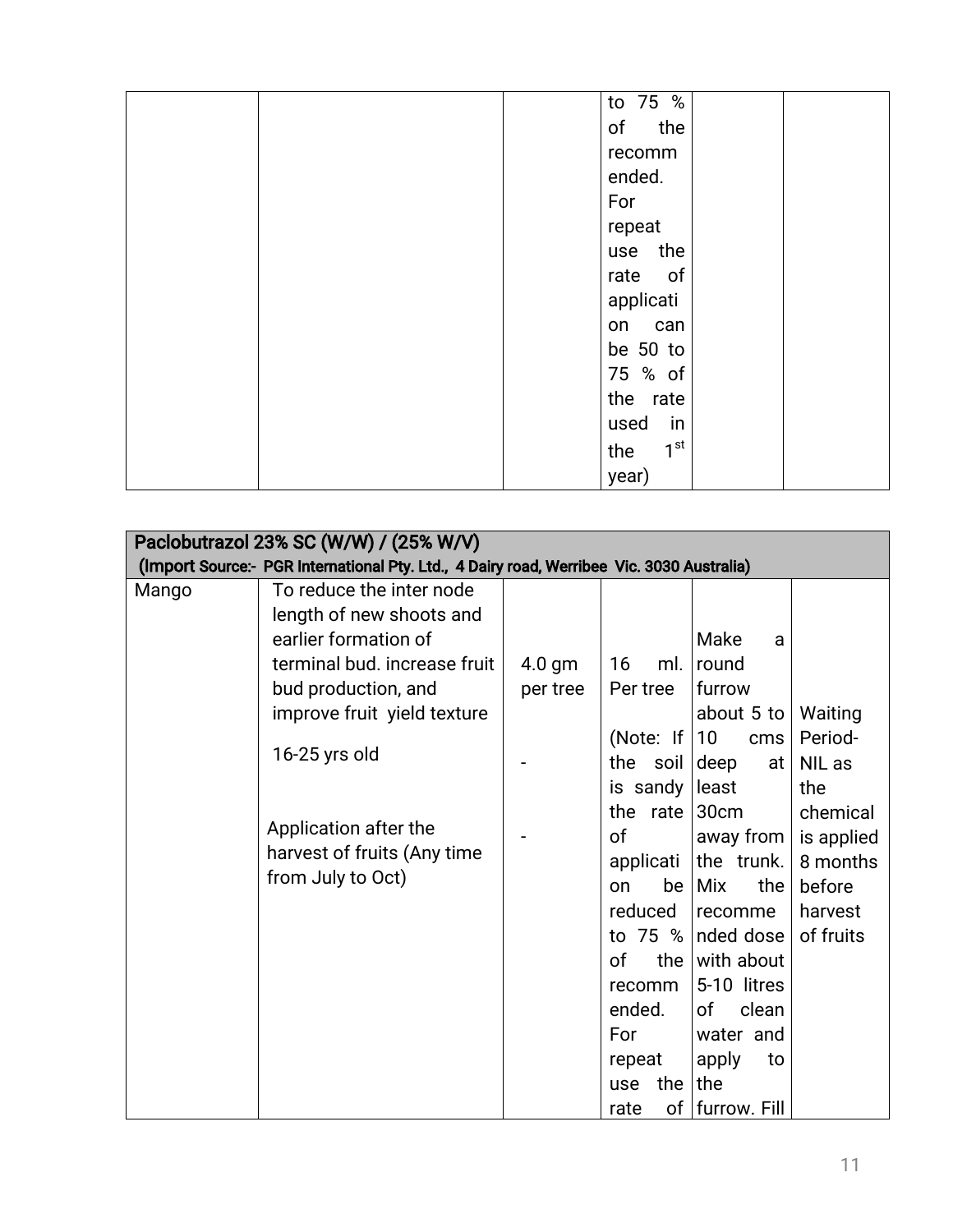| applicati  <br>with<br><b>up</b> |
|----------------------------------|
| on can soil after                |
| be 50 to applicatio              |
| 75 % of  n<br>and                |
| the rate irrigate                |
| used in once<br>or               |
| $1st$ year)   twice<br>a         |
| month                            |
| subseque                         |
| ntly                             |

| Paclobutrazol 23% SC (W/W) / (25% W/V) (Indigenous manufacture) |                             |  |           |            |  |
|-----------------------------------------------------------------|-----------------------------|--|-----------|------------|--|
| Mango                                                           | To reduce the inter node    |  | 15 ml.    |            |  |
|                                                                 | length of new shoots and    |  | Per tree  | Recom      |  |
|                                                                 | earlier formation of        |  |           | mended     |  |
|                                                                 | terminal bud. Favourably,   |  | 20 ml.    | quantity   |  |
|                                                                 | influence the fruit bud     |  | Per tree. | diluted    |  |
|                                                                 | production, fruit colour    |  |           | in clean   |  |
|                                                                 | and harvest yield           |  |           | water of   |  |
|                                                                 |                             |  | 30 ml.    | 5 lit. and |  |
|                                                                 | 7-15 yrs old                |  | Per tree  | applied    |  |
|                                                                 |                             |  |           | in         |  |
|                                                                 |                             |  | (Note: If | furrow 5   |  |
|                                                                 | 16-25 yrs old               |  | the soil  | to 10 cm   |  |
|                                                                 |                             |  | is sandy  | deep       |  |
|                                                                 |                             |  | the rate  | about 30   |  |
|                                                                 | >25 yrs old                 |  | of        | cm away    |  |
|                                                                 |                             |  | applicati | from the   |  |
|                                                                 | Application after the       |  | on may    | trunk.     |  |
|                                                                 | harvest of fruits (Any time |  | be        | Fill up    |  |
|                                                                 | from July to Oct)           |  | reduced   | with soil  |  |
|                                                                 |                             |  | to 75 %   | after      |  |
|                                                                 |                             |  | of the    | applicati  |  |
|                                                                 |                             |  | recomm    | on or      |  |
|                                                                 |                             |  | ended.    | apply as   |  |
|                                                                 |                             |  | For       | soil       |  |
|                                                                 |                             |  | repeat    | -collar    |  |
|                                                                 |                             |  | use the   | drench.    |  |
|                                                                 |                             |  | rate of   |            |  |
|                                                                 |                             |  | applicati |            |  |
|                                                                 |                             |  | on can    |            |  |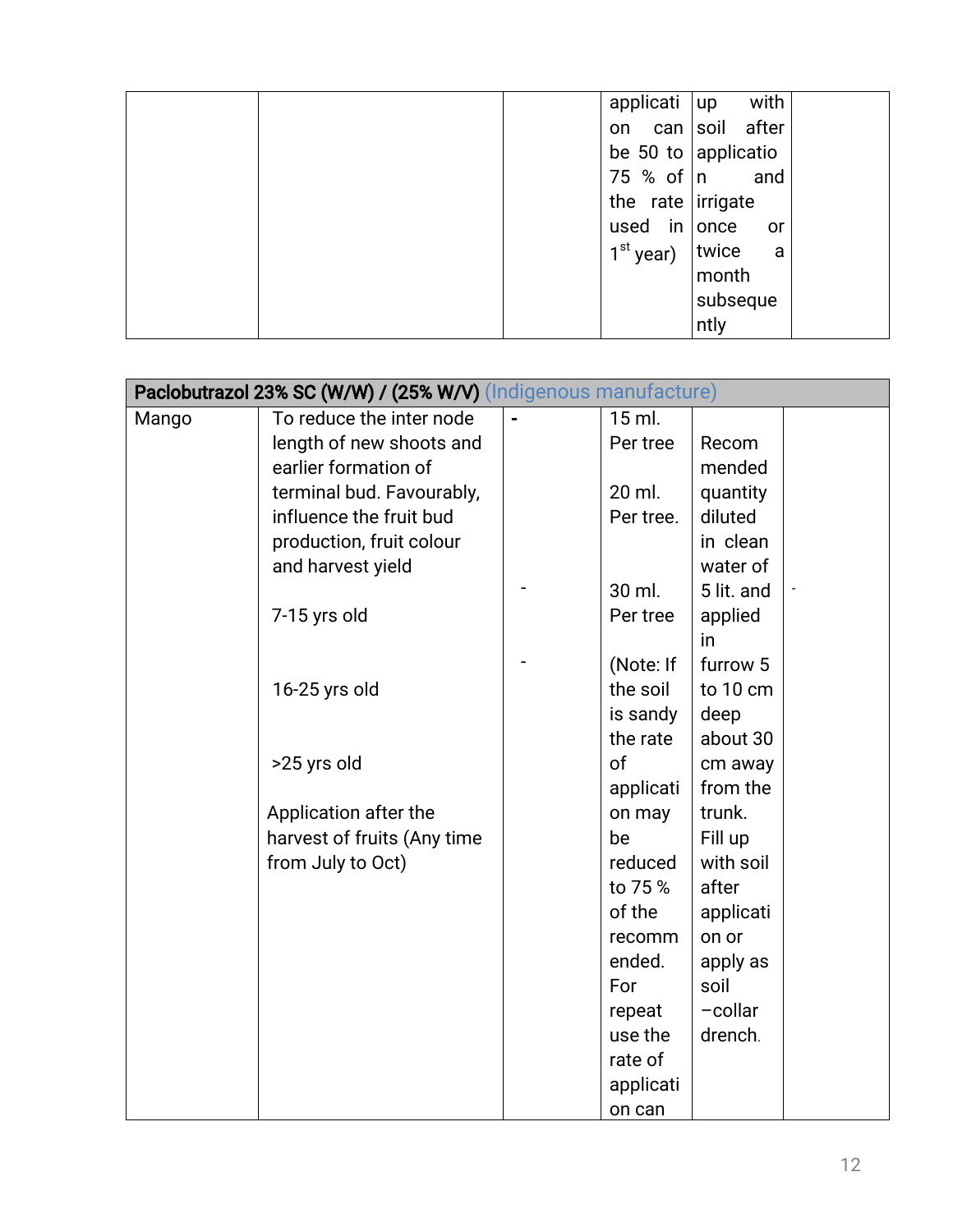| be 50 to  |  |
|-----------|--|
| 75 % of   |  |
| the rate  |  |
| used in   |  |
| the $1st$ |  |
| year)     |  |

| Sodium Para - Nitrophenolate 0.3% SL |                                                   |      |                 |     |    |  |
|--------------------------------------|---------------------------------------------------|------|-----------------|-----|----|--|
| Cotton                               | Flower bud initiated stage<br>and fruit set stage | 0.5% | 5 <sub>ml</sub> | 800 | 16 |  |
| Tomato                               | Flowering and fruit stages                        | 0.5% | 4 <sub>ml</sub> | 200 |    |  |

|             | <b>Triacontanol 0.05% EC</b>                                                  |             |            |         |                              |  |
|-------------|-------------------------------------------------------------------------------|-------------|------------|---------|------------------------------|--|
| Cotton      | To increase the yield<br>Three sprays at 45, 65 and<br>85 days after planting | 0.125<br>gm | $0.25$ ltr | 400-500 |                              |  |
| <b>Rice</b> | Three sprays at 25, 45 and<br>65 days after transplanting                     | 0.125<br>gm | $0.25$ ltr | 400-500 |                              |  |
| Chilli      | Three sprays at 25, 45 and<br>65 days after planting                          | 0.125<br>gm | $0.25$ ltr | 400-500 |                              |  |
| Tomato      | Three sprays at 25, 45 and<br>65 days after planting                          | 0.125g<br>m | $0.25$ ltr | 400-500 |                              |  |
| Groundnut   | Three sprays at 25, 45 and<br>65 days after planting                          | 0.125<br>gm | $0.25$ ltr | 400-500 | $\blacksquare$               |  |
| Potato      | Two sprays at 30 and 45<br>days after planting                                | 0.250<br>gm | $0.50$ ltr | 500-600 | $\qquad \qquad \blacksquare$ |  |

### Triacontanol 0.05%w/w min. GR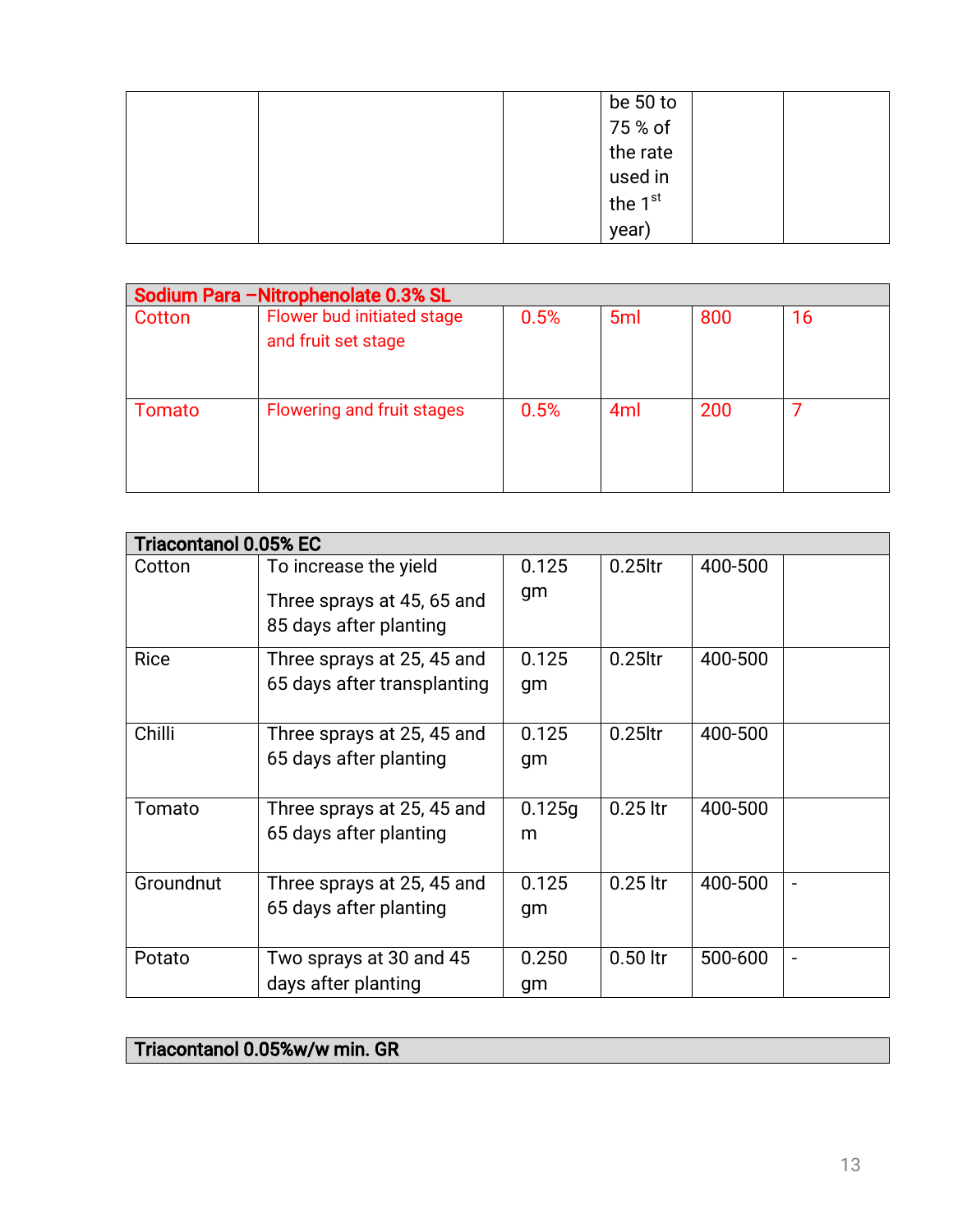| Cotton      | To increase the yield<br>Broadcast & mix the<br>desired quantity of<br>granules in soil 2-3 days<br>before sowing. | 12.5 gm   | 25 kg. | $\overline{a}$               |                          |
|-------------|--------------------------------------------------------------------------------------------------------------------|-----------|--------|------------------------------|--------------------------|
| <b>Rice</b> | Broadcast & mix the<br>desired quantity of<br>granules in soil 2-3 days<br>before transplanting.                   | 12.5 gm   | 25 kg. | $\qquad \qquad \blacksquare$ |                          |
| Chilli      | Broadcast & mix the<br>desired quantity of<br>granules in soil 2-3 days<br>before sowing.                          | 12.5 gm   | 25 kg. |                              |                          |
| Tomato      | Broadcast & mix the<br>desired quantity of<br>granules in soil 2-3 days<br>before sowing.                          | 12.5 gm   | 25 kg. | $\blacksquare$               |                          |
| Groundnut   | Broadcast & mix the<br>desired quantity of<br>granules in soil 2-3 days<br>before sowing.                          | $12.5$ gm | 25 kg. | $\overline{\phantom{a}}$     | $\overline{\phantom{a}}$ |

| <b>Triacontanol 0.1% EW</b> |                                                              |           |             |         |                          |
|-----------------------------|--------------------------------------------------------------|-----------|-------------|---------|--------------------------|
| Cotton                      | To increase the yield                                        | $0.25$ gm | $0.25$ ltr. | 400-500 | $\overline{\phantom{a}}$ |
|                             | Three sprays at 45, 65 and                                   |           |             |         |                          |
|                             | 85 days after planting                                       |           |             |         |                          |
| <b>Rice</b>                 | Three sprays at 25, 45<br>and 65 days after<br>transplanting | $0.25$ gm | $0.25$ ltr. | 400-500 | $\overline{\phantom{a}}$ |
| Chilli                      | Three sprays at 25, 45<br>and 65 days after planting         | $0.25$ gm | 0.25 Ltr.   | 400-500 | $\overline{\phantom{a}}$ |
| Tomato                      | Three sprays at 25, 45<br>and 65 days after planting         | $0.25$ gm | $0.25$ ltr. | 400-500 | $\overline{\phantom{a}}$ |